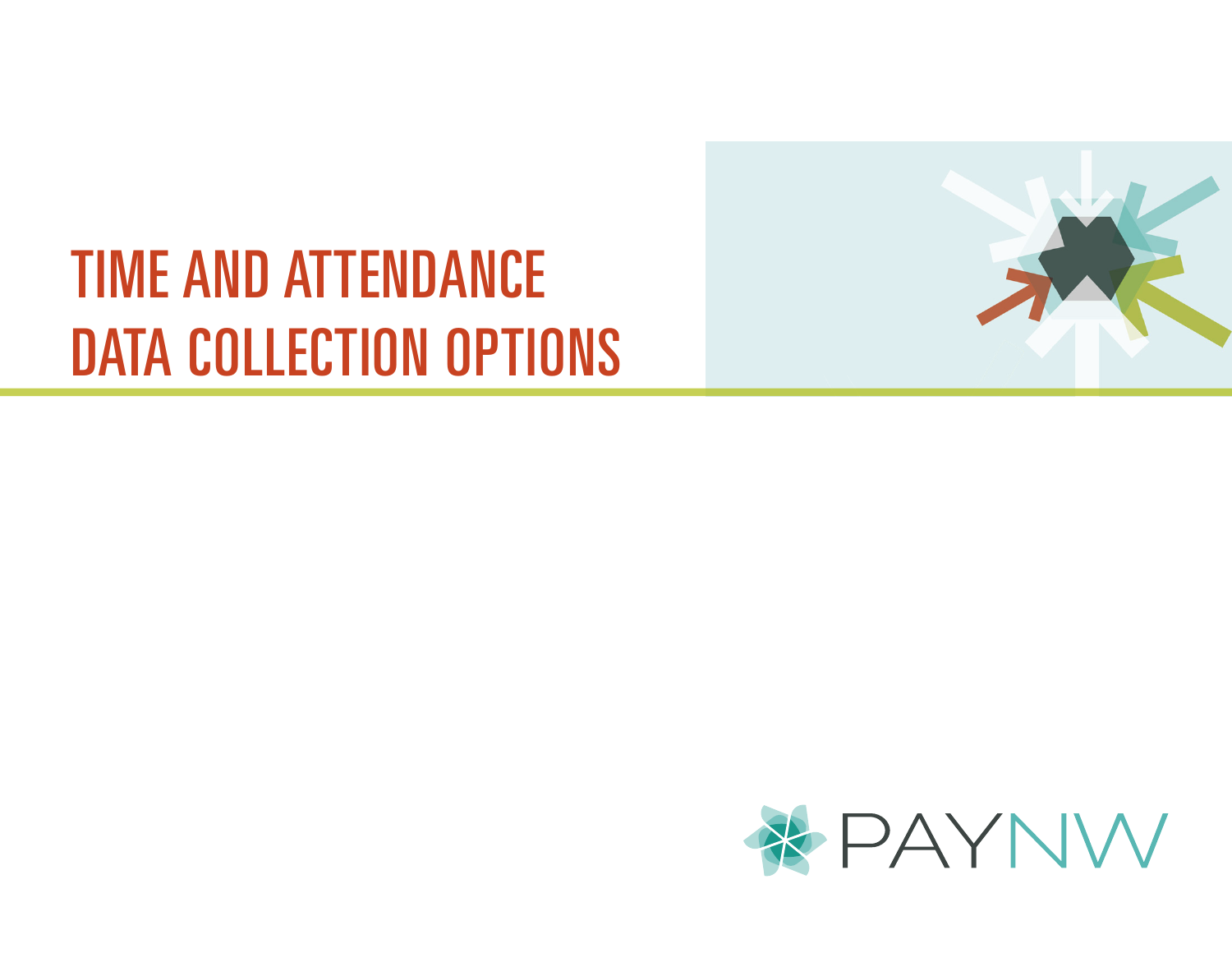### MOBILE / WEB CLOCK OPTIONS

### HCMTOGO MOBILE APP PUNCHING

Expand employees' use of the mobile app by empowering them on the go with configuration options for Mobile App punching. Review punches on a map or set up geo-fencing to restrict employees to a radius of a particular location.

#### **Key Features:**

- Biometric login
- Geo-fencing restrictions
- Capture Cost Center Info/Changes
- Offline Punching Options
- Minimizes Shared Surface Contact
- Punch Rule Validations
- Attestation Compatible

#### WEB CLOCK

This browser based web clock only needs an internet connection to effectively capture punches from an employee's device or as a shared device kiosk using their login credentials. With optional IP restrictions maintain control over where employees can successfully clock in or out.

#### **Key Features:**

- Browser Based URL
- IP Restriction Options
- Capture Cost Center Info/Changes
- Punch Rule Validations
- Attestation Compatible



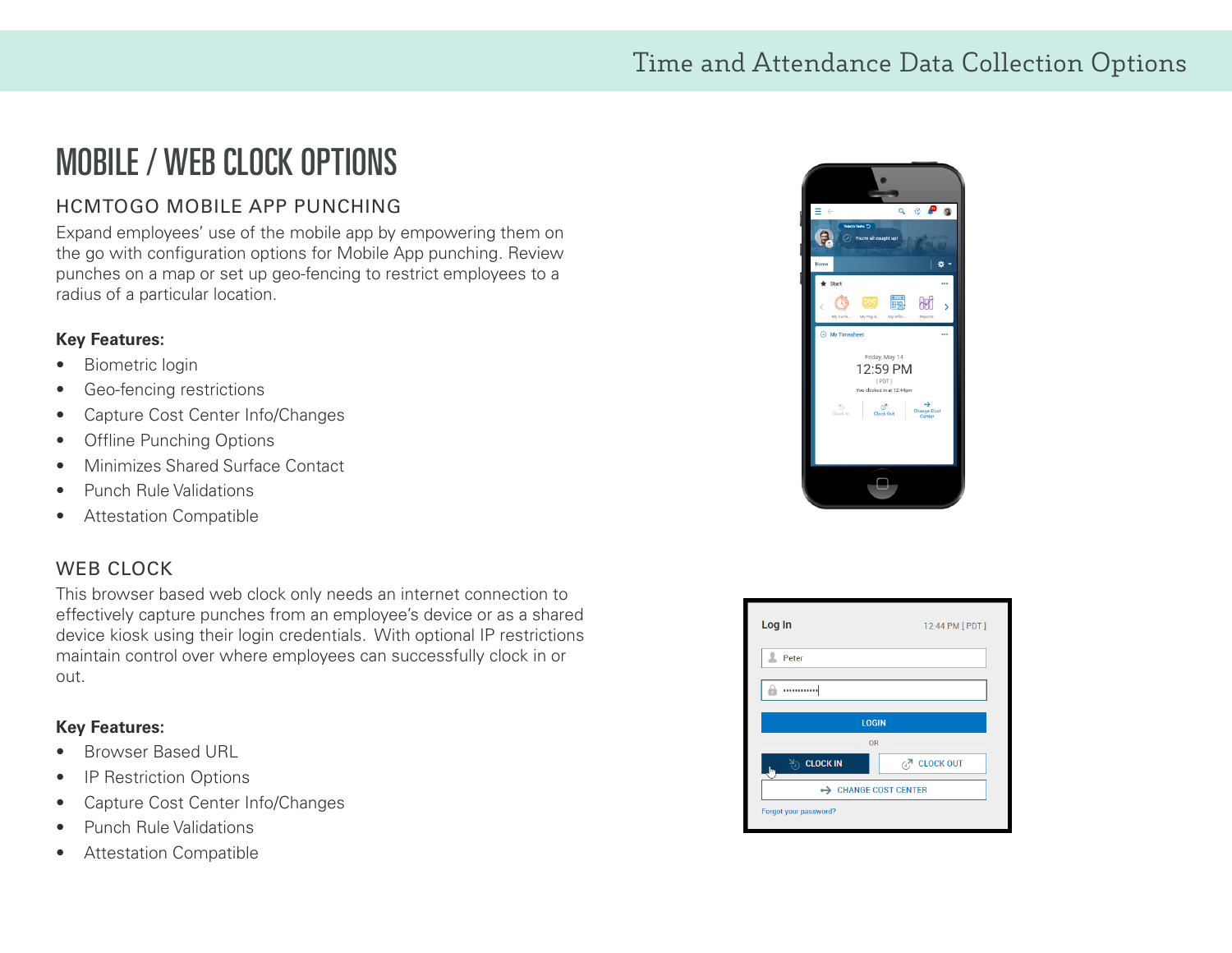### Time and Attendance Data Collection Options

## **NOAHFACE** The future is touchless

Catch the wave of the future with NoahFace's app based Facial Recognition time clock. Staff simply approach a mounted iPad where they are automatically recognized and can be clocked in or out without the need to touch anything! This solution integrates seamlessly with PayNorthwest to provide a state-of-the-art safe, accurate, and reliable time clock option.

- Touchless Punching
- Eliminate buddy punching
- Supports Cost Center changes –i.e. job, department, location changes, etc.
- Attestation Prompts (not touchless)
- Thermal Temperature screening option
- Fast and convenient

### **NOAHFACE** ADDITIONAL FEATURES:

- iPad Based
- Requires iOS Versions 11 and higher
- Highly secure
- Works Offline
- Dynamic configuration options

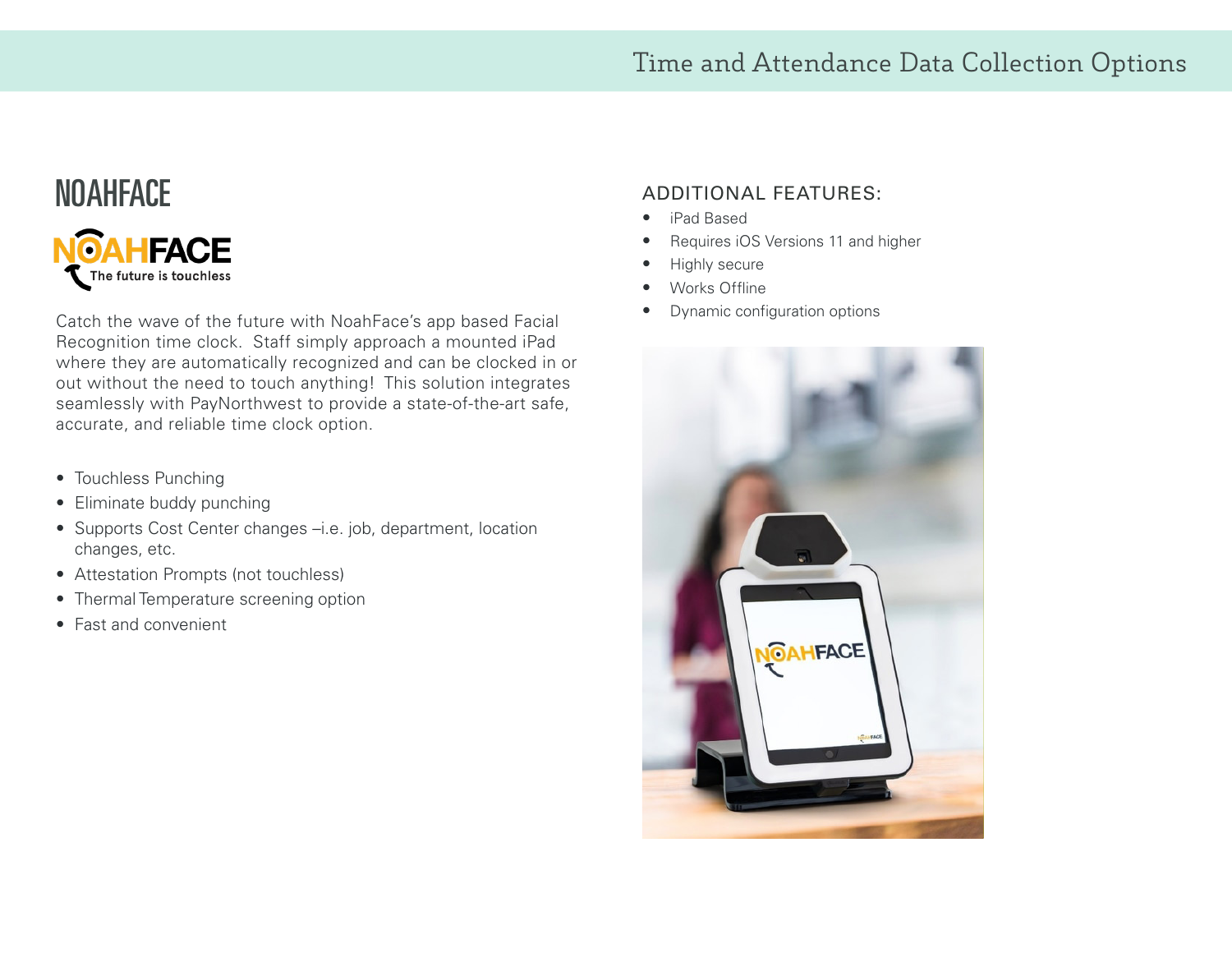### KRONOS INTOUCH KRONOS®

Built for today's modern workforce, the Kronos InTouch® delivers an unrivaled user experience that changes the way employees interact with our human capital management solution. The simple touchscreen interface enables employees to clock in and out quickly and easily using a finger, proximity, or badge swipe and provides a fast, selfservice view into work-related information including schedules, time-off requests, and more. Plus, the device's rugged durability and compact, easy-to-mount design make it the ideal time clock for virtually any work environment.

- Large 7" touchscreen with wide VGA, full-color LCD for an unrivaled user experience
- Optional biometric verification for increased payroll accuracy
- Support for all major badge formats
- Easy-to-understand LED indicator for quick acknowledgment of each punch
- Available Wi-Fi connectivity option

### TIME AND ATTENDANCE TERMINAL FOR THE MODERN WORKFORCE

- Up to 10,000 EE user capacity, depending on biometrics; logging enabled
- Five levels of job costing
- Extra pay
- Door relay
- Bell relay
- User validation
- Cost center validation
- In/out prompt
- Views of accruals and schedules
- Attestation Compatible